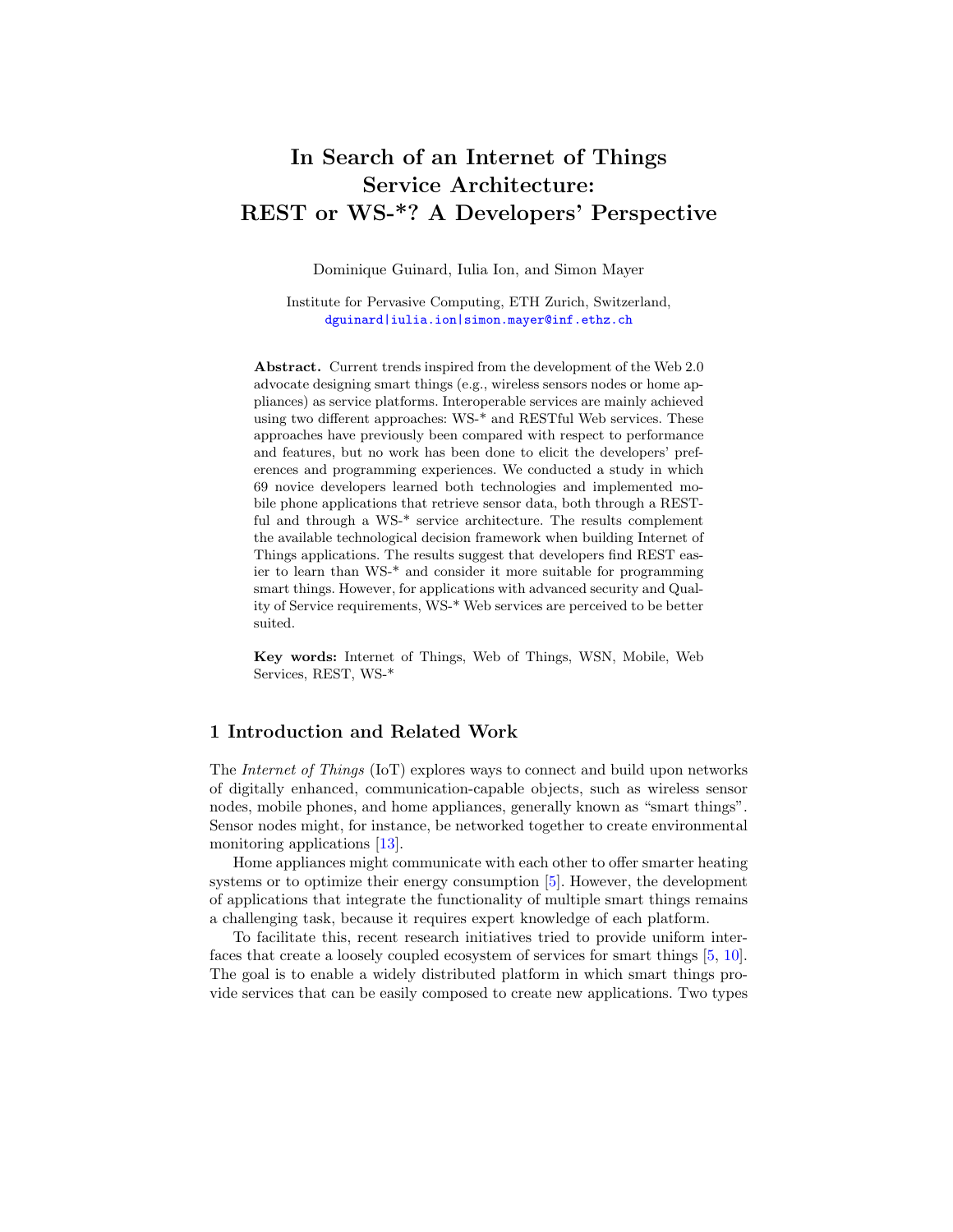of service-oriented architectures stand out as potential candidates to enable uniform interfaces to smart objects: the Representational State Transfer (REST) [\[3\]](#page-11-3) and WS-\* [\[9\]](#page-11-4) Web services:

WS-\* These services declare their functionality and interfaces in a Web Services Description Language (WSDL) file. Client requests and service response objects are encapsulated using the Simple Object Access Protocol (SOAP) and transmitted over the network, usually using the HTTP protocol. Further WS- \* standards define concepts such as addressing, security, discovery or service composition. Although WS-\* was initially created to achieve interoperability of enterprise applications, work has been done to adapt it to the needs of resourceconstrained devices [\[10,](#page-11-2) [13\]](#page-11-0). Furthermore, lighter forms of WS-\* services, such as the Devices Profile for Web Services  $(DPWS)^1$  $(DPWS)^1$ , were proposed [\[6\]](#page-11-5).

REST At the core of a RESTful architecture [\[3\]](#page-11-3) lie resources that are uniquely identified through Uniform Resource Identifiers (URIs). The Web is an implementation of RESTful principles – it uses URLs to identify resources and HTTP as their service interface. Resources can have several representation formats (e.g., HTML, JSON<sup>[2](#page-1-1)</sup>) negotiated at run time using HTTP content negotiation. In a typical REST request, the client discovers the URL of a service it wants to call by browsing or crawling its HTML representation. The client then sends an HTTP call to this URL with a given verb (GET, POST, PUT, etc.), a number of options (e.g., accepted format), and a payload in the negotiated format (e.g., XML or JSON). Several recent research projects implement RESTful Web services for smart things  $[2]$  within what has become to be known as the Web of Things  $[5]$ .

While the two architectures share the goal of providing developers with abstractions (i.e., APIs) for interacting with distributed services, they tackle loose coupling and interoperability differently. Consequently, work has been done to evaluate the two approaches. In  $[8, 9]$  $[8, 9]$  $[8, 9]$ , REST and WS-\* are compared in terms of re-usability and loose coupling for business applications. The authors suggest that WS-\* services should be preferred for "professional enterprise application integration scenarios" and RESTful services for tactical, ad-hoc integration over the Web.

Internet of Things applications pose novel requirements and challenges as neither WS-\* nor RESTful Web services were primarily designed to run and be used on smart things, but rather on business or Web servers. This development thus necessitates assessing the suitability of the two approaches for devices with limited capabilities. Yazar et al. [\[13\]](#page-11-0) analyze the performance of WS-\* and RESTful applications when deployed on wireless sensor nodes with limited resources and conclude that REST performs better.

However, evaluating the performance of a system when deployed on a particular platform is not enough to make the architectural decision that will foster adoption and third-party (public) innovation. Indeed, studies like the Technology Acceptance Model [\[1\]](#page-11-8) and more recent extensions [\[4\]](#page-11-9) show that the perceived

<span id="page-1-0"></span> $1$  See www.ws4d.org

<span id="page-1-1"></span> $^{2}$  See www.json.org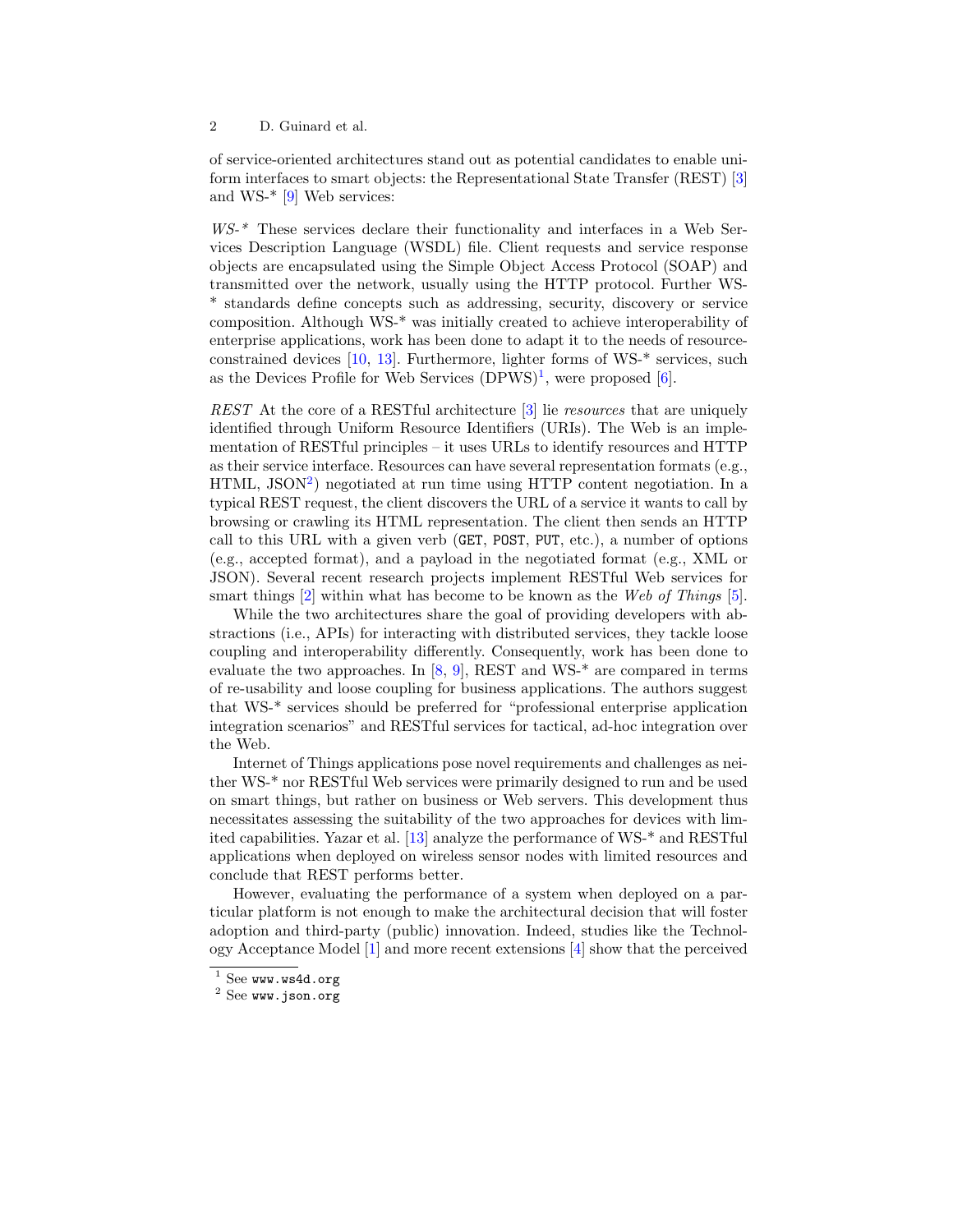ease of use of an IT system is key to its adoption. As many manufacturers of smart things are moving from providing devices with few applications to building devices as platforms with APIs, they increasingly rely on external communities of developers to build innovative services for their hardware (e.g., the Apple App Store or Android Marketplace). An easy to learn API is, therefore, key in fostering a broad community of developers for smart things. Hence, choosing the service architecture that provides the best developer experience is instrumental to the success of the Internet of Things and the Web of Things on a larger scale.

In this paper we complement the decision framework that can be used when picking the right architecture for IoT applications and platforms. We supplement previous work  $[8, 9, 13]$  $[8, 9, 13]$  $[8, 9, 13]$  $[8, 9, 13]$  $[8, 9, 13]$  by evaluating, in a structured way, the actual *develop*ers' experience when using each architecture in an IoT context. We analyze the perceived ease of use and suitability of WS-\* and RESTful Web service architectures for IoT applications. Our study is based on the qualitative feedback and quantitative results from 69 computer science students who developed two applications that accesses temperature and light measurements from wireless sensor nodes. For one of the applications, the participants used a sensor node offering a RESTful Web API. In the second case, they were accessing a sensor node through a WS-\* (WSDL + SOAP-based) API.

Our results show that participants almost unanimously found RESTful Web services easier to learn, more intuitive and more suitable for programming IoT applications than WS-\*. The main advantages of REST as reported by the participants are intuitiveness, flexibility, and the fact that it is more lightweight. WS-\* is perceived to support more advanced *security* requirements and benefits from a clearer standardization process.

This paper is structured as follows. Section [2](#page-2-0) describes the study methodology. Section [3](#page-4-0) presents and analyses the results. Finally, Section [4](#page-9-0) discusses the implications of our findings and devises guidelines.

# <span id="page-2-0"></span>2 Methodology

Our study is based on a programming exercise and the feedback received from a group of 69 computer science students who learned about RESTful and WS-\* Web service architectures and implemented, in teams, mobile phone applications that accessed sensor data from different sensor nodes using both approaches. The exercise was part of an assignment in the Distributed Systems course at ETH Zurich<sup>[3](#page-2-1)</sup>. The material used for instructing the students about the two technologies was prepared so as to not introduce a bias<sup>[4](#page-2-2)</sup>.

Although we worked on native architectures for both REST and WS-\* [\[5\]](#page-11-1), in order for the results not to be influenced by the performance of the sensors for each architecture, we used two proxies as shown in Figure [1.](#page-3-0) As a result, the

<span id="page-2-1"></span> $\overline{3}$  The assignment is available online: tinyurl.com/vs-assignment

<span id="page-2-2"></span><sup>&</sup>lt;sup>4</sup> All course material is available online: tinyurl.com/vs-material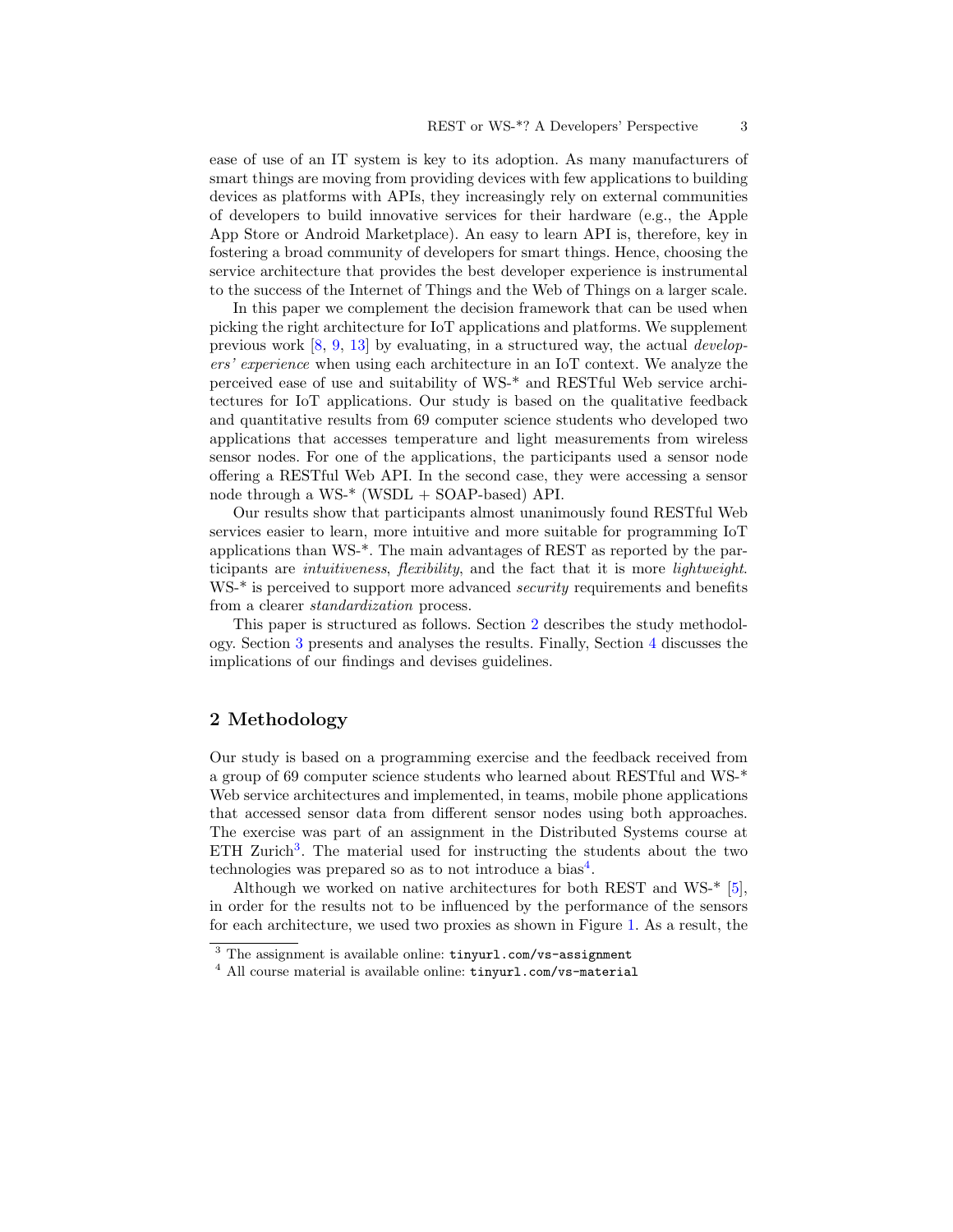

<span id="page-3-0"></span>Fig. 1. Setup of the user study. In order not to influence the results, the 4 Sun SPOTs sensor nodes are connected through proxies offering once a RESTful API (left), once a WS-\* API (right).

study can focus on the development experience and usability rather than on the architectures' performance that has already been studied by others (e.g., [\[13\]](#page-11-0)).

To get and parse the RESTful sensor responses, participants were advised to use the Apache HTTP Client library<sup>[5](#page-3-1)</sup> and JSON.org libraries<sup>[6](#page-3-2)</sup>. To perform the WS-\* request, we advised the students to use the  $kSoap2$  library<sup>[7](#page-3-3)</sup> which offers a set of tools to interact with WS-\* services. It is worth noting that while these two libraries are well aligned with the abstractions represented by both architectures and are standard tools for accessing each type of API from a mobile device, the students were free to pick other tools. Averaging over the submissions, the programs had 105 lines of code for the WS-\* implementation  $SD = 50.19$ , where SD is the Standard Deviation), opposed to 98 lines of code for the REST implementation  $SD = 48.31$ .

The two coding tasks were solved in teams of two or three members who were able to freely decide how to split up the tasks amongst team members. The coding tasks were successfully completed by all teams within two weeks. To ensure that every team member had understood the solution of each task, individual structured questionnaires about both technologies had to be submitted. Additionally, we included a voluntary feedback form on the learning process in the study. Students were informed that answers in the feedback form were not part of the assignment, and that responses would be used in a research study. To encourage them to give honest answers about the amount of effort invested in solving both coding tasks, perception, and attitudes towards both technologies, entries in the feedback form were made anonymously. Table [1](#page-4-1) summarizes the data collection sources.

<span id="page-3-1"></span> $\overline{\phantom{a}}^5$  See hc.apache.org

<span id="page-3-2"></span> $^6$  See json.org

<span id="page-3-3"></span><sup>7</sup> See ksoap2.sourceforge.net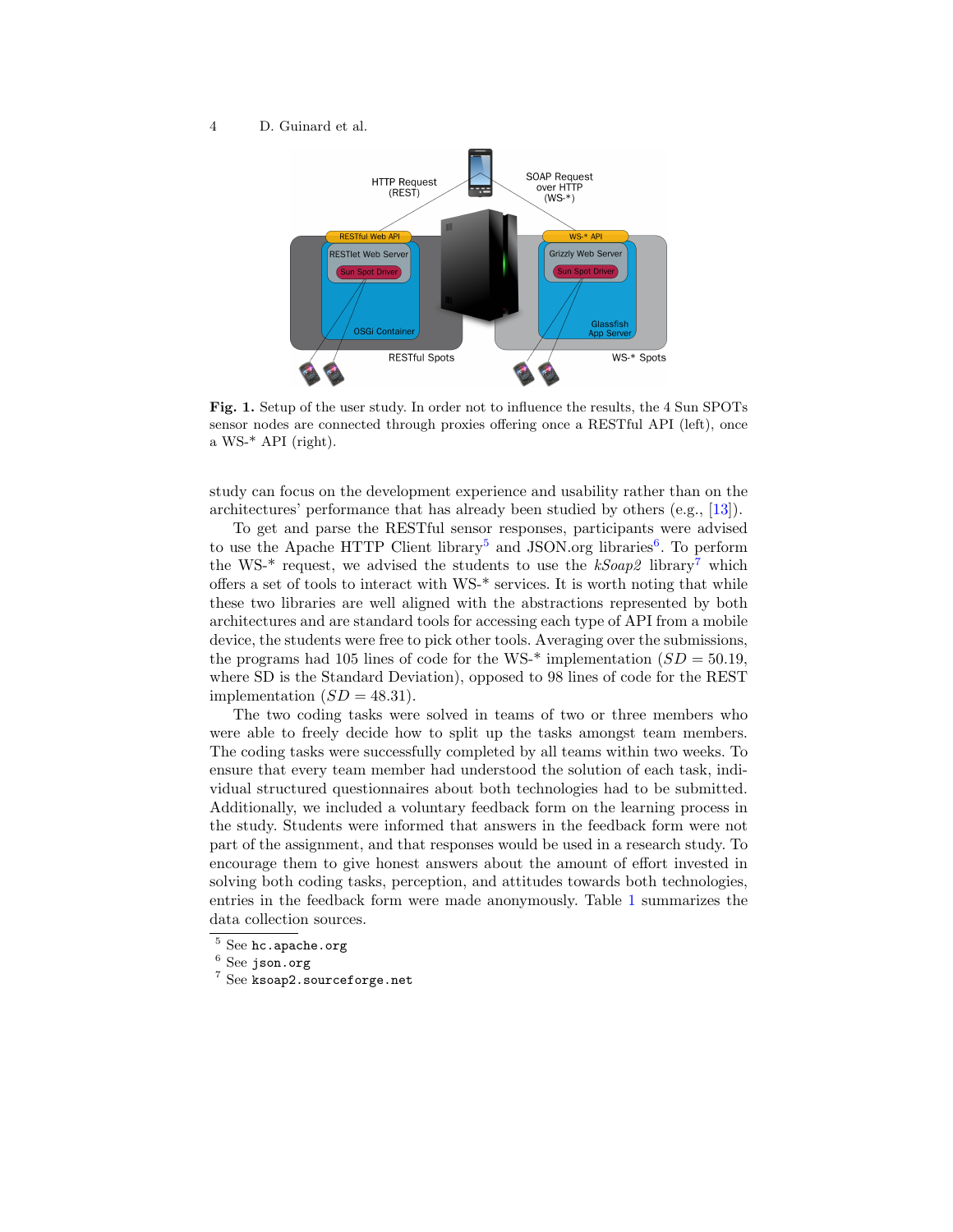Demographics: The participants were from ETH Zurich, in their third or fourth year of Bachelor studies. Teams were formed of two or three members. They were taught both technologies for the first time, in a short introduction during the tutorial class. 89% reported not having had any previous knowledge of WS-\* and 62% none of REST. From the 35% that had already used REST before the course, half reported that they had previously been unaware that the technology they used actually was based on the REST architecture. 5% (2 students) had programmed WS-\* applications.

Additional Tasks: Subsequent tasks involved creating visualization mechanisms for the retrieved data, both locally and through cloud visualization solutions. These tasks are, however, not relevant for the presented study.

| Data Source                   | Type          | $\mathbf{N}$ |
|-------------------------------|---------------|--------------|
| RESTful and WS-* Applications | Team          | 25           |
| Structured Questionnaire      | Individual 69 |              |
| Voluntary Feedback Form       | Anonymous 37  |              |

<span id="page-4-1"></span>Table 1. Data was collected from different programming tasks and questionnaires.

## <span id="page-4-0"></span>3 Results

In this section, we present our results on the perceived differences, ease of learning, and suitability of the technologies for IoT-related use cases.

#### 3.1 Perceived Differences

Using the structured questionnaire, we collected qualitative data on the perceived advantages of both technologies with respect to each other. While REST was perceived to be "very easy to understand, learn, and implement," lightweight and scalable, WS-\* "allows for more complex operations," provides higher security, and a better level of abstraction. Table [2](#page-5-0) summarizes the perceived advantages of the two technologies.

## 3.2 Accessibility and Ease of Learning

In the feedback form, we asked participants to rate on a 5 point Likert scale how easy and how fast it was to learn each technology  $(1=$ not easy at all, ..., 5=very easy). As shown in Figure [3,](#page-6-0) 70% rated REST "easy" or "very easy" to learn. WS-\* services, on the other hand, were perceived to be more complex: only  $11\%$  respondents rated them easy to learn. Event if all participants were required to learn and explain the concepts of both technologies, compare their advantages, analyze their suitability and explain design decisions, we restricted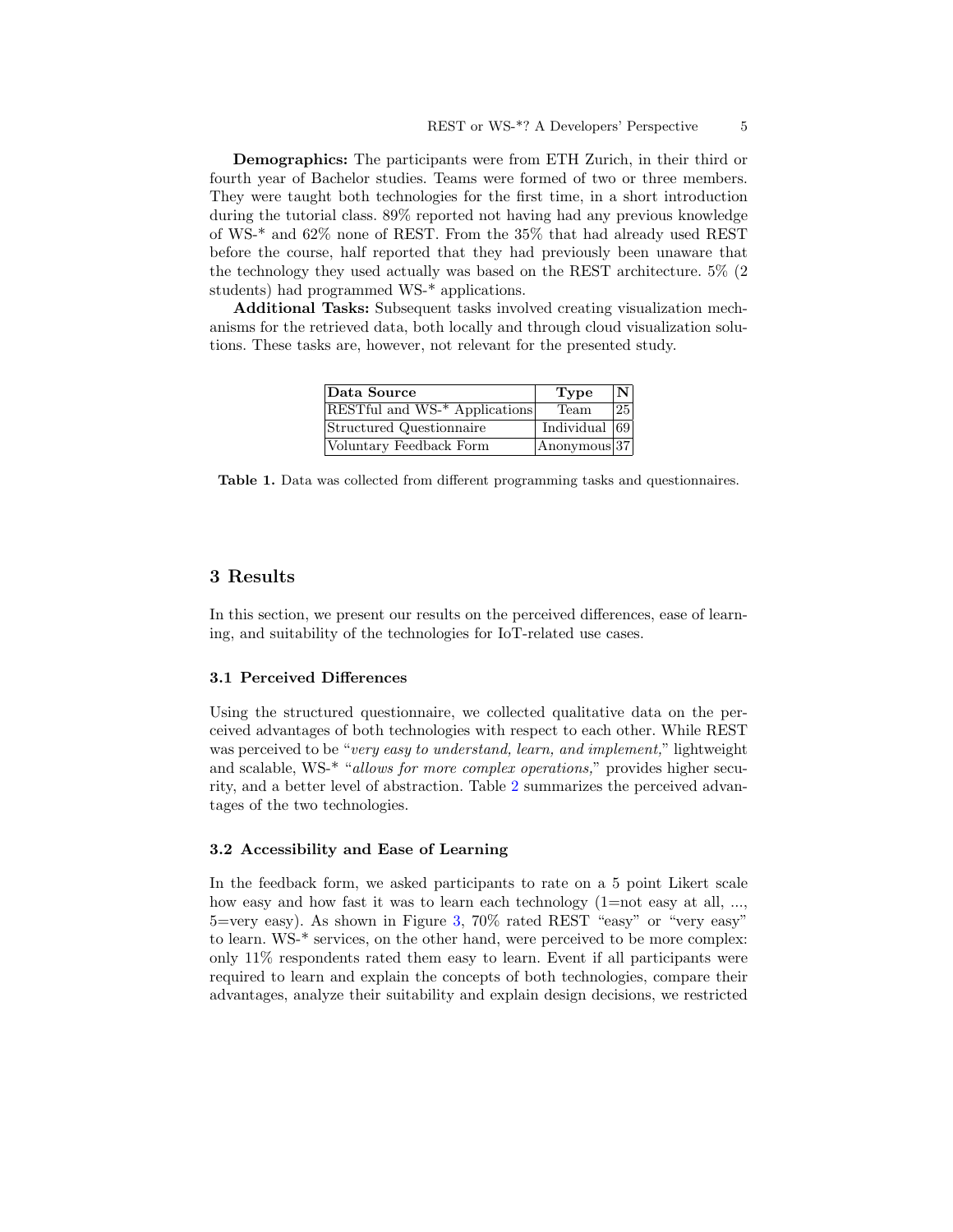| <b>REST</b> $(N = 69)$                    |      |
|-------------------------------------------|------|
| Easy to understand, learn, and implement  | 36   |
| Lightweight                               | 27   |
| Easy to use for clients                   | 25   |
| More scalable                             | 21   |
| No libraries required                     | 17   |
| Accessible in browser and bookmarkable    | 14   |
| Reuses HTTP functionality (e.g., caching) | 10   |
| <b>WS-*</b> $(N = 69)$                    | $\#$ |
| WSDL allows to publish a WS-* interface   | 31   |
| Allows for more complex operations        | 24   |
| Offers better security                    | 19   |
| Provides higher level of abstraction      | 11   |
| Has more features                         |      |

<span id="page-5-0"></span>Table 2. Participants felt that WS-\* provides more features, but REST is easy to learn and use.



Fig. 2. A majority of participants reported that REST as fast or very fast to learn and WS-\* as not fast or average.

the sample to participants who reported to have worked on programming both REST and WS- $*$  assignments within their teams (N=19) to avoid bias. We then applied the Wilcoxon signed rank test for the two paired samples to compare the perceived ease of learning for REST and WS-\*. Our results show that REST (with an average  $M = 3.85$  and a Standard Deviation  $SD = 1.09$ ) was reported to be statistically significantly easier to learn than WS-\*  $(M = 2.50, SD = 1.10)$ :  $V = 153, p < 0.001$ . Similarly, REST  $(M = 3.43, SD = 1.09)$  was perceived to be significantly faster to learn than WS-\*  $(M = 2.21, SD = 0.80), V = 53, p <$  $0.009, N = 14.$ 

Furthermore, in the feedback form, we collected qualitative data on the challenges of learning both technologies, asking the participants: "What were the challenges you encountered in learning each of the technologies? Which one was faster and easier to learn?". Nine participants explained that REST was easier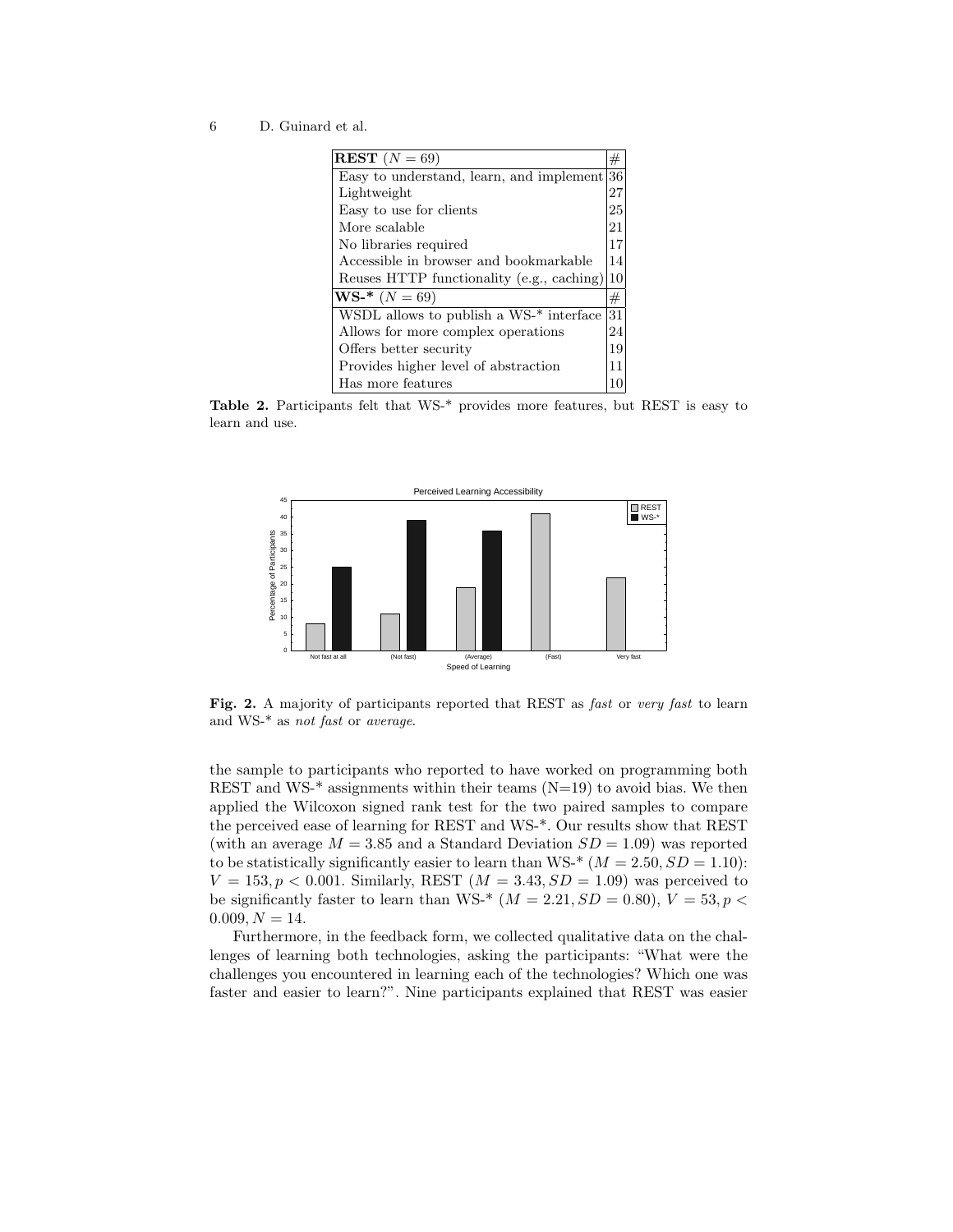and faster to learn because RESTful Web services are based on technologies, such as HTTP and HTML, which are well-known to most tech-savvy people: "Everybody who is using a browser already knows a little about [REST]."

WS-\* was perceived to be overly complicated: "REST is easy and WS-\* is just a complicated mess." Reasons for such strong statements were the complexity of extracting useful information out of the WSDL and SOAP files (mentioned by 8), as well as the little and poor documentation of parameters for a SOAP call. The lack of clear documentation was perceived as a problem for REST as well: Seven participants said that further request examples, alongside with the traditional documentation (e.g., Javadoc) for both REST and WS-\*, would be very useful. Eight participants explicitly mentioned that they had had previous experience with REST during their spare time. This illustrates the accessibility and appeal of RESTful Web services, and it positions them as an ideal candidate for smart things APIs in terms of lowering the entry barrier for creating applications. In the feedback form, 25 participants said that REST made it easier to understand what services the sensor nodes offered. Eight participants explained this by the fact that, for REST, an HTML interface was provided. This emphasizes that RESTful smart things should offer an HTML representation by default. Seven participants found WS-\* easier for this matter. They noted that a WSDL file was not necessarily easy to read, but they liked the fact that it was "standard".



<span id="page-6-0"></span>Fig. 3. Participants reported REST as easier to learn than WS-\*.

#### 3.3 Suitability for Use-Cases

In the feedback form, we asked participants to rate on a Likert scale  $(1=WS^*, \ldots,$ 5=REST) which one of the two technologies they would recommend in specific scenarios. REST was considered more suitable than WS-\* for IoT applications running on embedded devices and mobile phones (see Figure [4\)](#page-9-1). The one sample Wilcoxon signed rank test confirmed that the sample average was statistically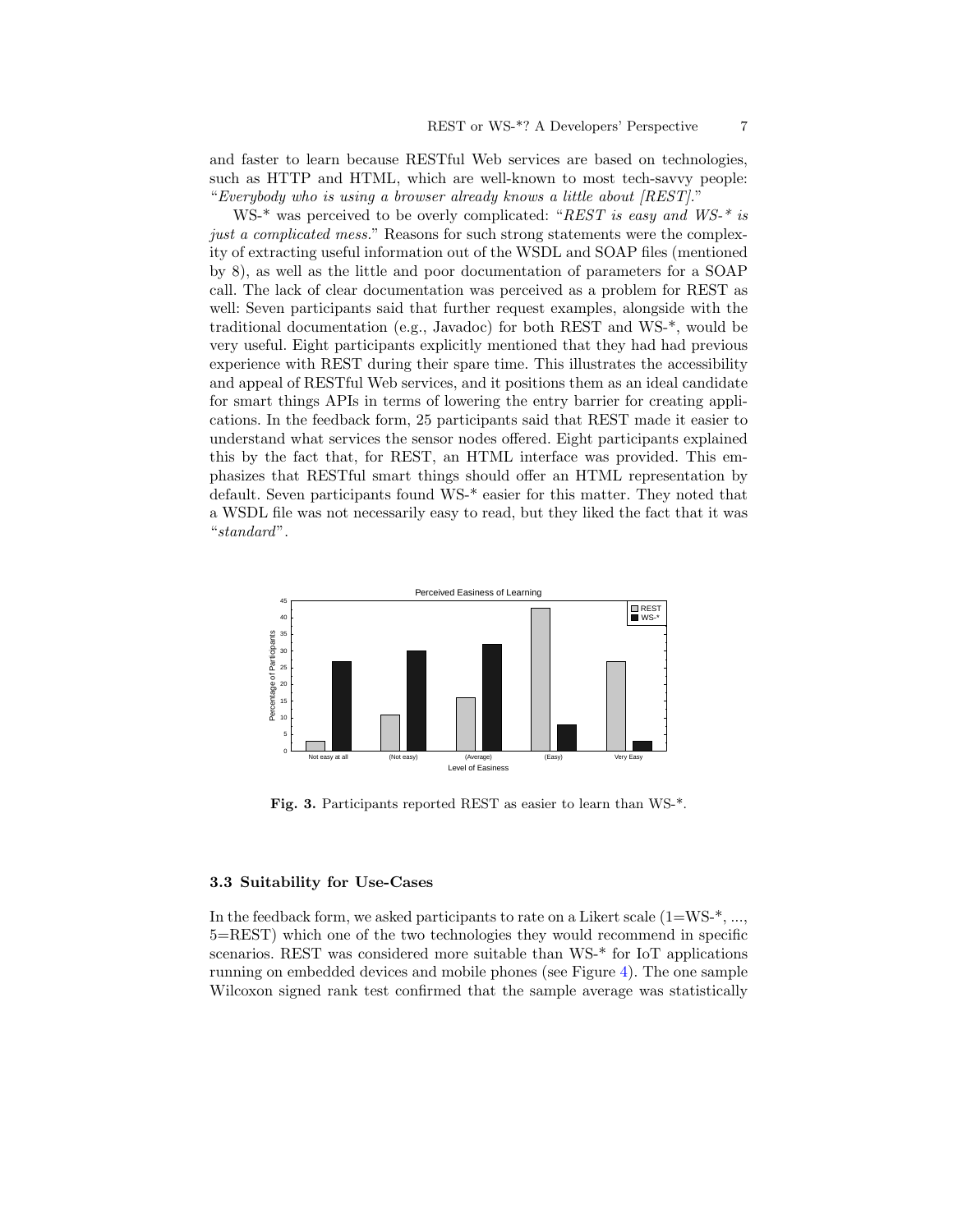higher than the neutral 3, and therefore inclined towards REST. This was the case both for embedded devices  $(M = 3.86, SD = 1.03, V = 342, p < 0.001)$ , and for mobile phone applications  $(M = 3.51, SD = 1.12, V = 252, p < 0.007)$ . For business applications, however, a higher preference for WS-\* was stated but not statistically significant  $(M = 2.67, SD = 1.33, V = 163.5, p = 0.12)$ .

General Use-Cases We asked our participants to discuss the general usecases for which each technology appeared suitable. When asked: "For what kind of applications is REST suitable?", 23 people mentioned that REST was well adapted for simple applications offering limited and atomic functionality: "for applications where you only need create/read/update and delete [operations]". 8 participants also advised the use of REST when security is not a core requirement of the application: "Applications where no higher security level than the one of  $HTTP[s]$  is needed". This is supported by the fact that the WS-\* security specification offers more levels of security than the use of HTTPS and SSL in REST [\[11\]](#page-11-10). 6 participants suggested that REST was more adapted for usertargeted applications: " $\ldots$  for applications that present received content directly to the user". Along these lines, 14 users said that REST was more adapted for Web applications or applications requiring to integrate Web content: "[for] Web Mashups, REST services compose easily".

We then asked: "For what kind of applications is WS-\* more suitable?". 20 participants mentioned that WS-\* was more adapted for secure applications: "applications that require extended security features, where SSL is not enough". 16 participants suggested to use WS-\* when strong contracts on the message formats were required, often referring to the use of WSDL files: "with  $WS-*$ [...] specifications can easily be written in a standard machine-readable format  $(WSDL, XSD)$ ".

| $\text{REST}$ (N=37)                                      | #              |
|-----------------------------------------------------------|----------------|
| For simple applications, with atomic functionality $ 23 $ |                |
| For Web applications and Mashups                          | 14             |
| If security is not a core requirement                     | 8              |
| For user-centered applications                            | $\overline{6}$ |
| For heterogeneous environments                            | 6              |
| $WS-* (N=37)$                                             | $^{\#}$        |
| For secure applications                                   | 20             |
| When contracts on message formats are needed              | 16             |

Table 3. REST was perceived to be more suited for simple applications, and WS-\* for applications where security is important.

For Smart Things Both WS-\* and RESTful Web Services were not primarily designed to run on embedded devices and mobile phones but rather on business or Web servers. Thus, assessing the suitability of the two approaches for devices with limited capabilities is relevant.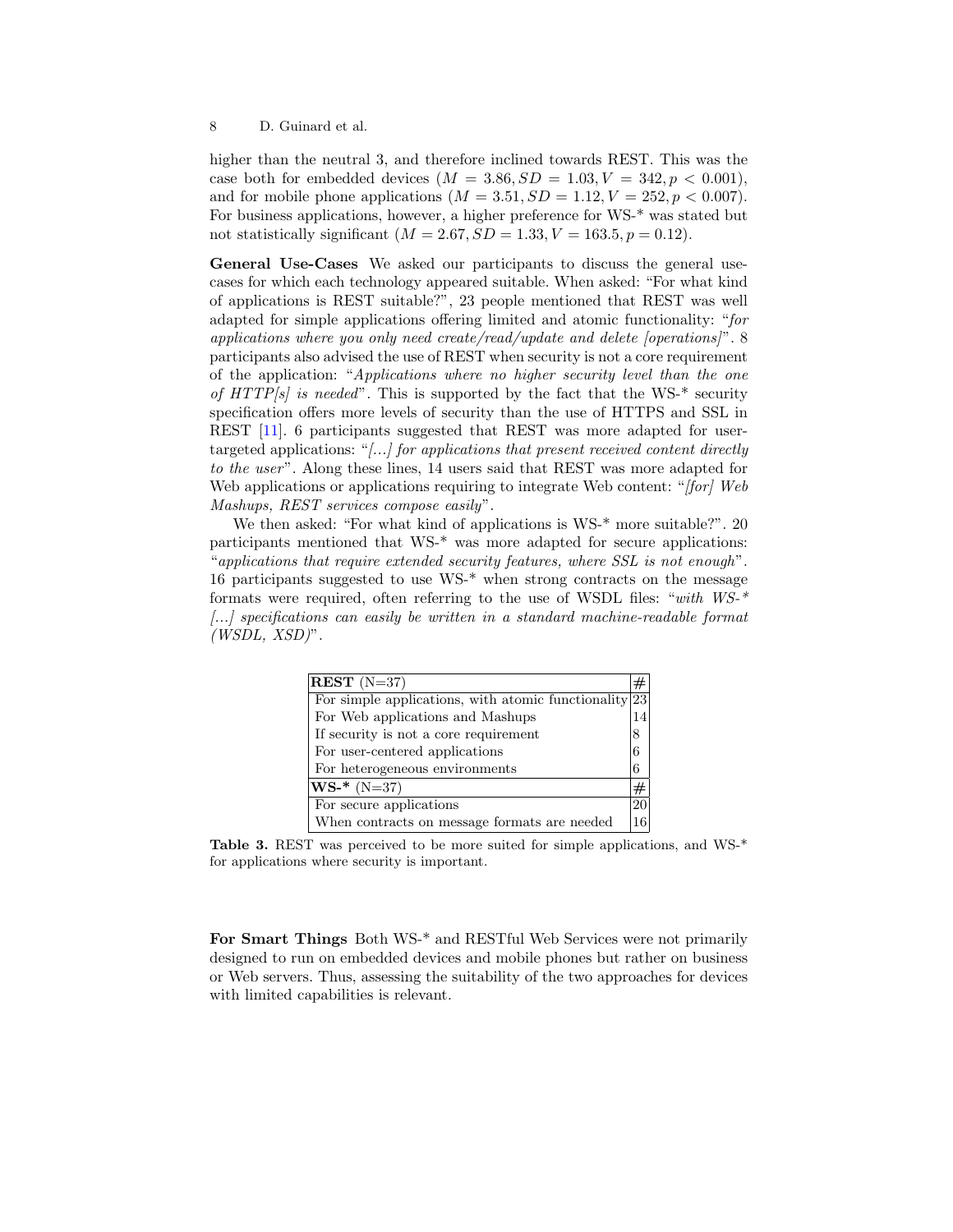As shown in the first part of Figure [4,](#page-9-1) for providing services on embedded devices, 66% of the participants suggested that REST was either "adapted" or "very-adapted". When asked to elaborate on their answers, 6 participants suggested that for heterogeneous environments, REST was more suitable: "for simple application, running on several clients  $(PC, iPhone, Android)$ ...]". 7 participants said that REST was adapted for embedded and mobile devices because it was more lightweight and better suited for such devices in general: "the mapping of a sensor network to the REST verbs is natural  $[\dots]$ ". To confirm this, we investigated the size of the application packages for both approaches. The average footprint of the REST application was 17.46 kB while the WS-\* application had a size of 83.27 kB on average. The difference here is mainly due to the necessity to include the kSoap2 library with every WS-\* application. These results confirm earlier performance and footprint evaluations [\[2,](#page-11-6) [5,](#page-11-1) [13\]](#page-11-0).

For Smart Home Applications We then went into more specific use cases, asking: "Imagine you want to deploy a sensor network in your home. Which technology would you use and why?". Sixty-two respondents recommended REST to deploy a sensor network in the home, 5 recommended WS-\*, and 2 were undecided. Twenty-four participants justified the choice of REST by invoking its simplicity both in terms of use and development: "REST [...] requires less effort to be set up", "Easier to use REST, especially in connection with a Web interface". Eight participants said that REST is more lightweight, which is important in a home environment populated by heterogeneous home appliances. Interestingly, 14 participants mentioned that in home environments there are very little concerns about security and thus, the advanced security features of WS-\* were not required: "I would not care if my neighbor can read these values", "The information isn't really sensitive".

For Mobile Phones Since the mobile phone is a key interaction device for creating IoT applications, we asked the participants to assess the suitability of each platform for creating mobile phone clients to smart things. As shown in the second part of Figure [4,](#page-9-1) 53% of the participants would use REST, 16% would use WS-\* and 32% were undecided. They explained these contrasted results by the fact that mobile phones are getting very powerful. 7 participants explained that the amount of data to be processed was smaller with REST which was perceived as an important fact for mobile clients. Interestingly, some participants considered the customers of mobile platforms to have different requirements: "I would use REST, since customers prefer speed and fun over security for smaller devices". The lack of native WS-\* support on Android (which natively supports HTTP) and the required use of external libraries was also mentioned as a decision factor as REST calls can be simply implemented only using the native HTTP libraries.

For Business Applications The results are much more inclined towards WS-\* when considering "business" applications. As shown in the third part of Figure [4,](#page-9-1) the majority of our participants (52%) would choose WS-\* and 24% REST for servicing business applications. Twenty-one (out of 69, see Table [1\)](#page-4-1) justify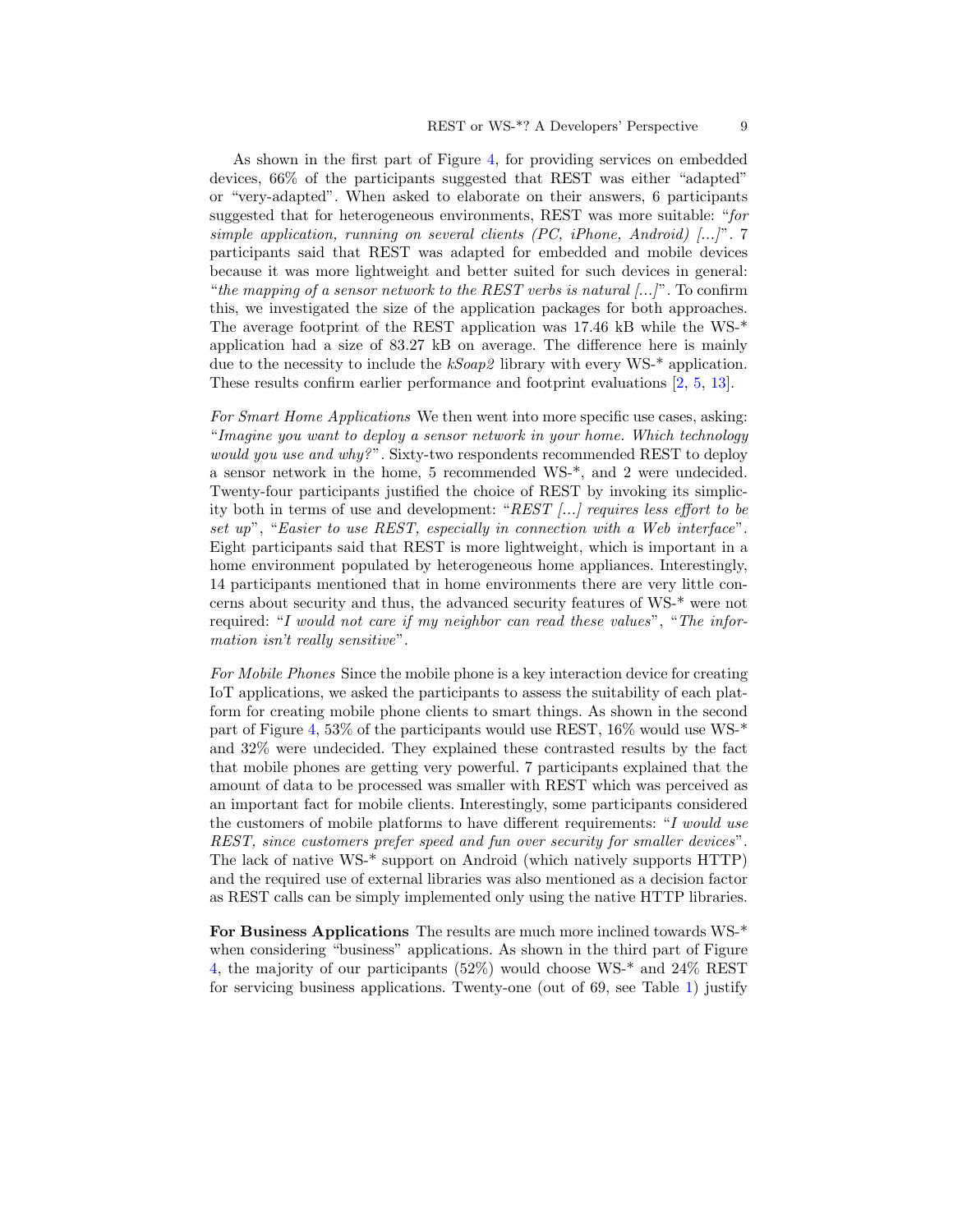their decision by the security needs of enterprise applications: "I would rely on the more secure  $WS^{-*}$  technology". Eighteen participants talk about the better described service contracts when using WS-\*: "I propose WS-\* because we could use WSDL and XSD to agree on a well-specified interface early on [...]". Amongst the participants suggesting the use of REST, 10 justify their decision with its simplicity and 10 with its better scalability.



<span id="page-9-1"></span>Fig. 4. Participants reported that REST is better suited for Internet of Things applications, involving mobile and embedded devices and WS-\* fits better to the requirements of business applications  $(N = 69)$ .

## <span id="page-9-0"></span>4 Discussion and Summary

A central concern in the Internet of Things and thus in the Web of Things is the interoperability between smart objects and existing standards and applications. Two service-oriented approaches are currently at the center of research and development: REST and WS-\*. Decisions on which approach to adopt have important consequences for an IoT system and should be made carefully. Our contribution is to complement existing studies on performance metrics with an evaluation of the developers' preferences and IoT programming experiences with REST and WS-\*. Our results show that, in the context of the conducted study, REST stands out as the favorite service architecture. We summarize the decision criteria used by developers in our study and devise guidelines in Table [4.](#page-10-0)

Future studies should conduct a long-term assessment of the developers' experience, beyond the initial phase of getting started with the technologies. As an example it would be interesting to address the clear trend  $(52\%$  for WS- $*,$ 24% for REST) towards choosing a WS-\* architecture when considering business applications even if overall the participants favored REST and mentioned its superiority for several important factors in business environments such as scalability or interoperability. Are their decisions solely based on the superior security features of WS- $*$  or is there a perception bias?

Furthermore, some of the participants' remarks (e.g., on the low security requirements in home environments) should be put in the context of relatively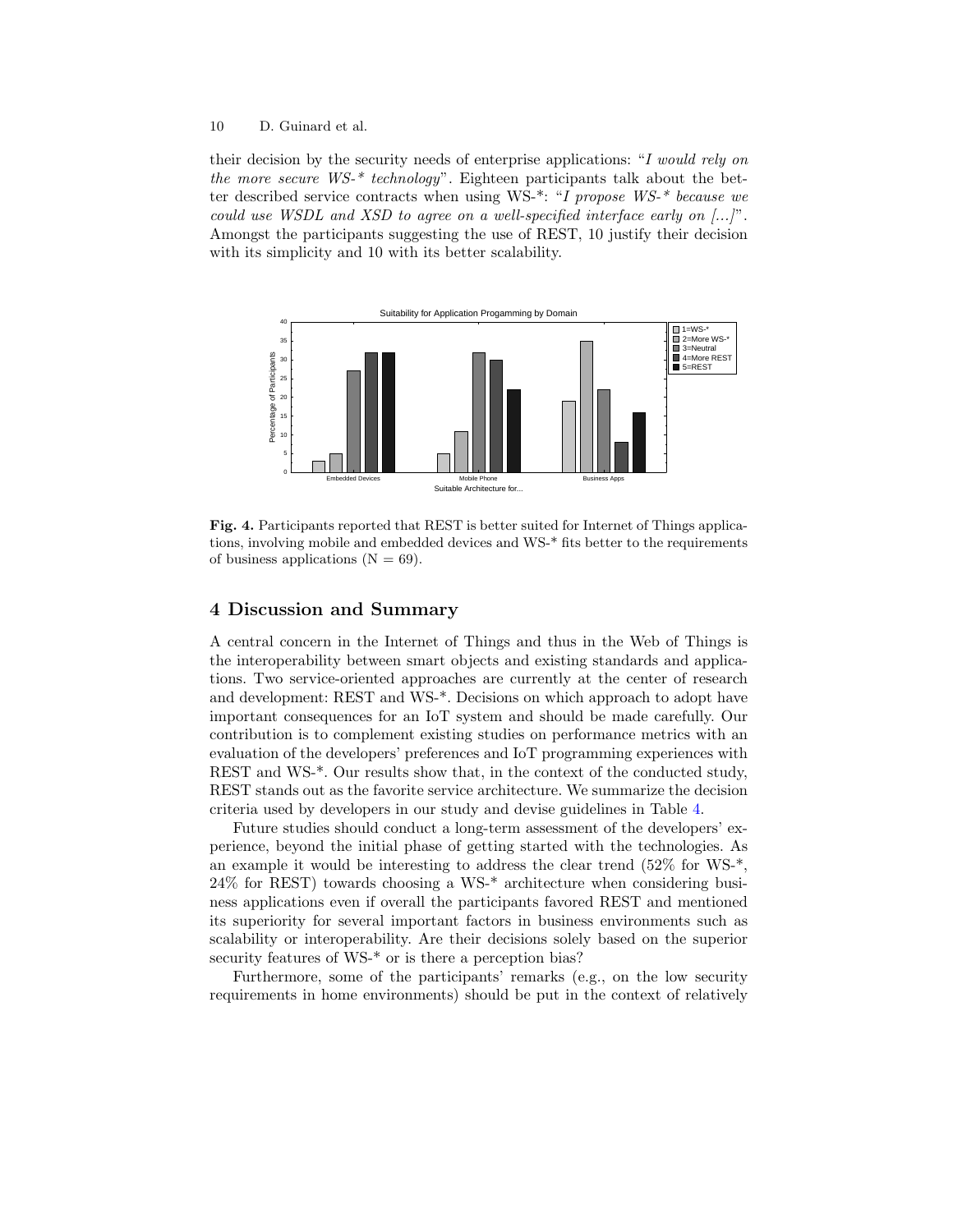novice developers. Hence, future work could be done to compare the experience of advanced developers, possibly within industry projects. However, the more experienced the developers are, the more they are likely to develop a bias towards one or the other technology.

| Requirement                      |         |         | <b>REST WS-* Justification</b> |
|----------------------------------|---------|---------|--------------------------------|
| Mobile & Embedded                |         |         | Lightweight, IP/HTTP support   |
| Ease of use                      | $^{++}$ |         | Easy to learn                  |
| Foster third-party adoption $++$ |         |         | Easy to prototype              |
| Scalability                      | $^{++}$ |         | Web mechanisms                 |
| Web integration                  | $+++$   |         | Web is RESTful                 |
| <b>Business</b>                  | $^+$    | $++$    | $QoS \&$ security              |
| Service contracts                | ┿       | $^{++}$ | <b>WSDL</b>                    |
| Adv. security                    |         | $+++$   | WS-Security                    |

<span id="page-10-0"></span>Table 4. Guidelines for choosing a service architecture for IoT platforms.

While our results confirm several other research projects that take a more performance-centric approach [\[2,](#page-11-6) [5,](#page-11-1) [13\]](#page-11-0), they contradict several industry trends. In home and industrial automation, standards such as UPnP, DLNA or DPWS expose their services using WS-\* standards. One of the reasons for this, also noted by participants, is the lack of formal service contracts (such as WSDL and SOAP) for RESTful services. This is an arguable point as Web experts [\[11\]](#page-11-10) already illustrated how a well-designed RESTful interface combined with HTTP content negotiation results in a service contract similar to what WS-\* offers [\[11\]](#page-11-10), with no overhead and more adapted to services of smart things [\[5\]](#page-11-1). Yet, this illustrates an important weakness of RESTful Web services: RESTful Web services are a relatively fuzzy concept. Even if the basics of REST are very simple, the lack of a clear stakeholder managing "standard" RESTful architectures is subject to many (wrong) interpretations of the concept. Until this is improved, resources such as [\[3,](#page-11-3) [11\]](#page-11-10) profile themselves as de facto standards.

In cases with strong security requirements, WS-\* has a competitive advantage [\[9,](#page-11-4) [11\]](#page-11-10). The WS-Security standard offers a greater number of options than HTTPS (TLS/SSL) such as encryption and authentication beyond the communication channel, endpoint-to-endpoint. In theory, these could also be implemented for RESTful Web services. However, the lack of standard HTTP support of these techniques would result in tight coupling between the secured things and their clients. Nevertheless, in the context of smart things, it is also important to realize that WS-Security standards are much more resource intensive than those of HTTPS and, thus, rarely fit resource-constrained devices.

Finally, it is important to consider how accessible smart things should be. Participants identified that RESTful Web services represent the most straightforward and simple way of achieving a global network of smart things because RESTful Web services seamlessly integrate with the Web. This goes along the lines of recent developments, such as  $6$ LoWPAN [\[7\]](#page-11-11) and the IPSO alliance<sup>[8](#page-10-1)</sup>,

<span id="page-10-1"></span><sup>8</sup> See ipso-alliance.org